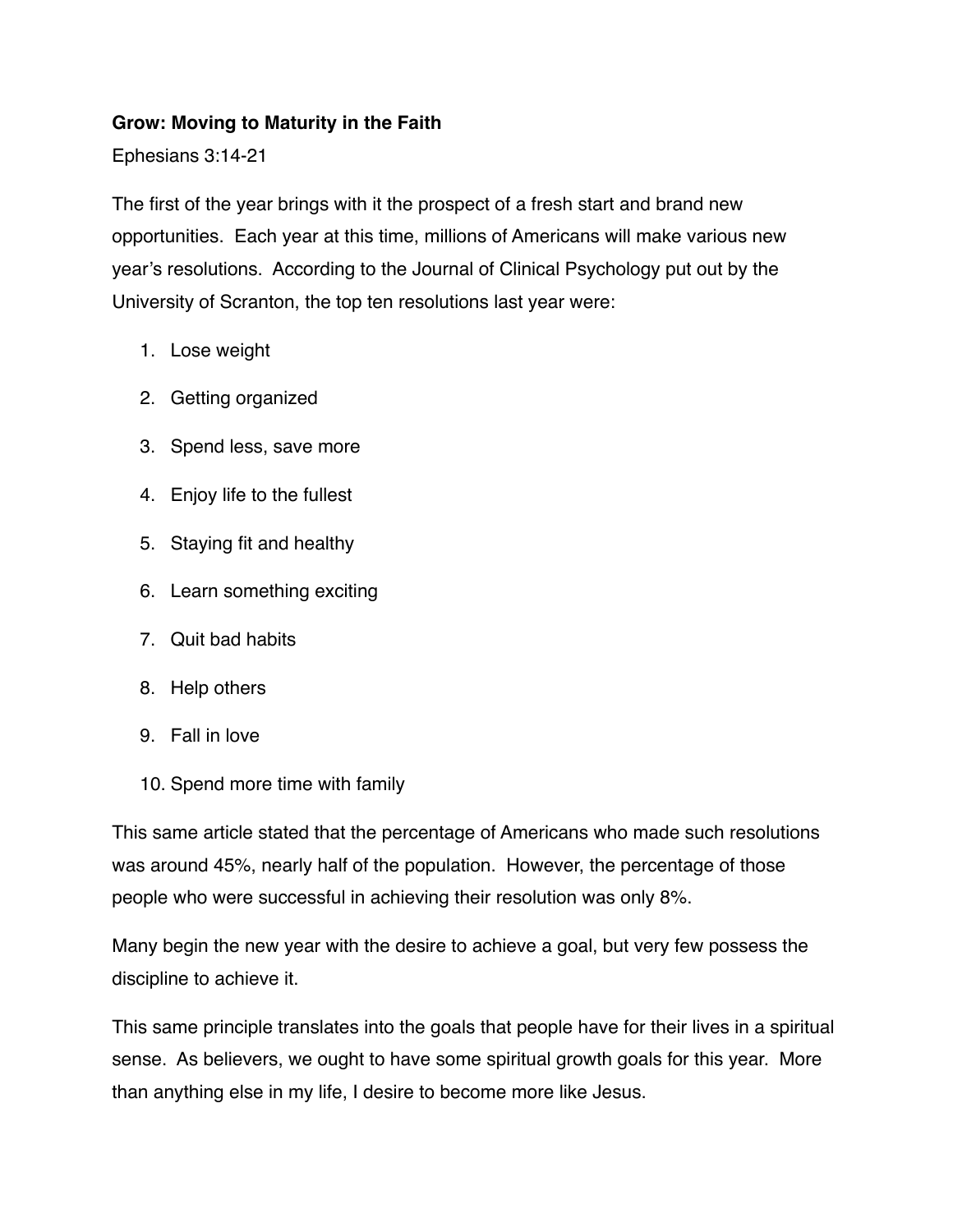Growth in Christ is precisely what Paul emphasizes in his letter to the Ephesian church.

## **1. Spiritual growth is the REQUIREMENT of discipleship**

Though Jesus accepts a person where they are when they come to Him, make no mistake about it, He does not intend to leave them the way that He found them.

When I was a child in school, my two very favorite subjects were history and science. One of the things that every school child learns in science is the growth cycle of plants and trees. As with all living things, trees have a life cycle.

The life cycle of trees can be broken into five stages:

- Seed
- Sprout
- Sapling
- Seasoned
- Snag

This growth cycle is an analogy in Scripture to refer to the way that believers are to grow in their faith. Salvation is merely the beginning of a life of growth and maturing known as sanctification.

**2 Corinthians 3:18 - "And we all, with unveiled face, beholding the glory of the Lord, are being transformed into the same image from one degree of glory to another. For this comes from the Lord who is the Spirit."**

Paul says believers are undergoing a process of transformation. The word he uses is 'metamorphosis' which is the word we use to describe the transformation of a caterpillar into a butterfly.

**Jerry Bridges** *- "Sanctification is the work of the Holy Spirit in us whereby our inner being is progressively changed, freeing us more and more from sinful traits and developing within us over time the virtues of Christlike character."*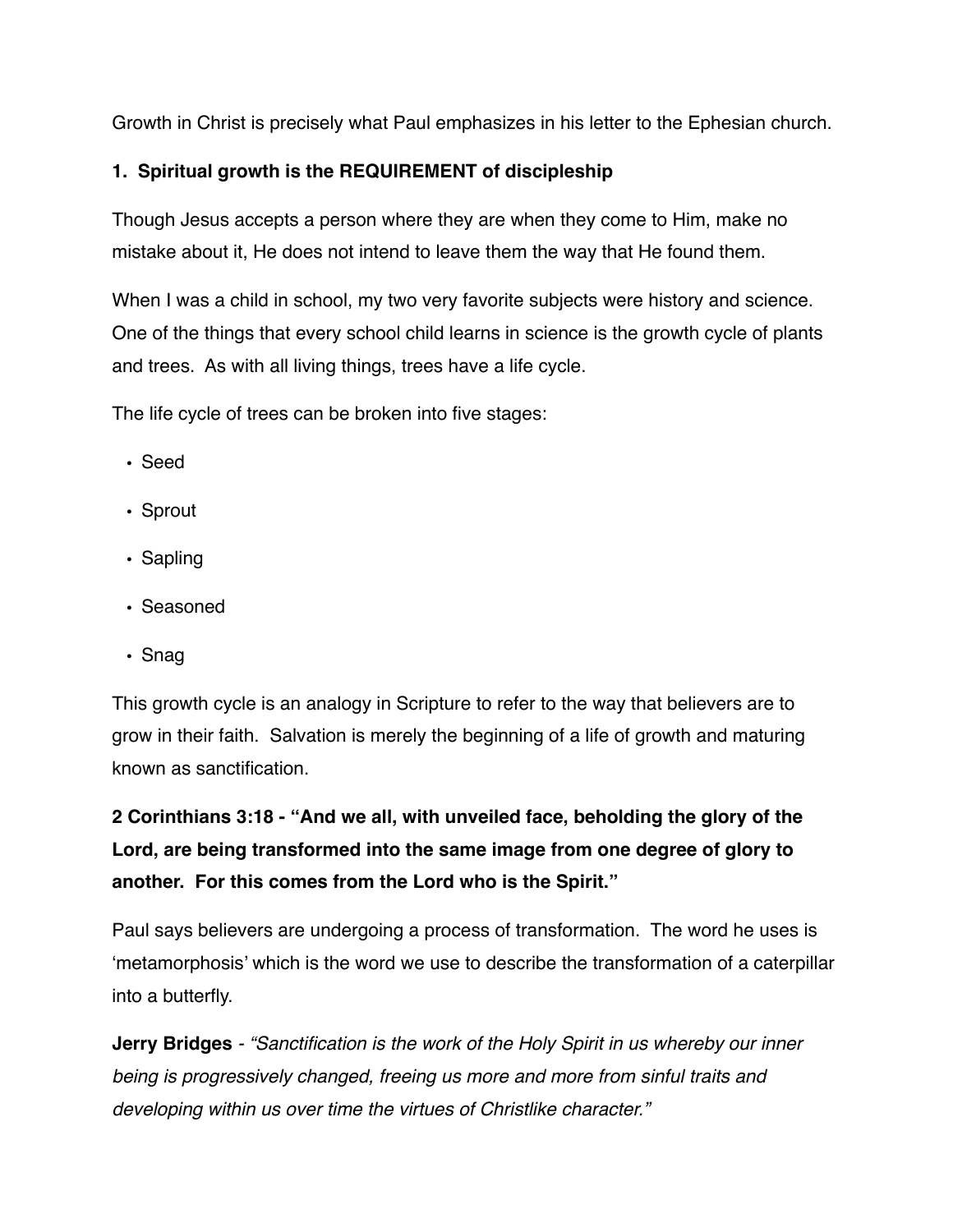**Psalm 1:1-3 - "Blessed is the man who walks not in the counsel of the wicked, nor stands in the way of sinners, nor sits in the seat of scoffers; but his delight is in the law of the Lord, and on His law he meditates day and night. He is like a tree planted by streams of water that yields its fruit in its season, and its leaf does not wither. In all that he does, he prospers."**

The subject of sanctification and spiritual growth is not one that we give enough time and focus in the church today, and this explains much of the problem of rampant immaturity in the body of Christ.

Millions of Christians in the church today are suffering from arrested development, a condition that is simply defined as underdeveloped or constant immaturity. In fact, this is merely a reflection of the greater culture of immaturity around us.

Ours is the day of perpetual adolescence. Growing old does not mean the same thing as growing up.

**Christopher Noxon, New York Times** *- "More adults ages 18 to 49 watch the Cartoon Network than watch CNN."* 

According to the Entertainment Software Association, "the average video gamester was 18 in 1990; now he's going on 30." Statistics show us that 25% of American men aged 18-30 have never even left home.

Arrested development is a problem in today's culture, and it is also a problem in today's church. Immaturity runs amuck in the body of Christ, so much so, that spiritually mature believers who are reproducing other disciples are an anomaly.

Christ intends for His followers to grow to maturity. This is the constant refrain of the New Testament:

**1 Corinthians 13:11 - "When I was a child, I spoke like a child, I thought like a child, I reasoned like a child. When I became a man, I gave up childish ways."**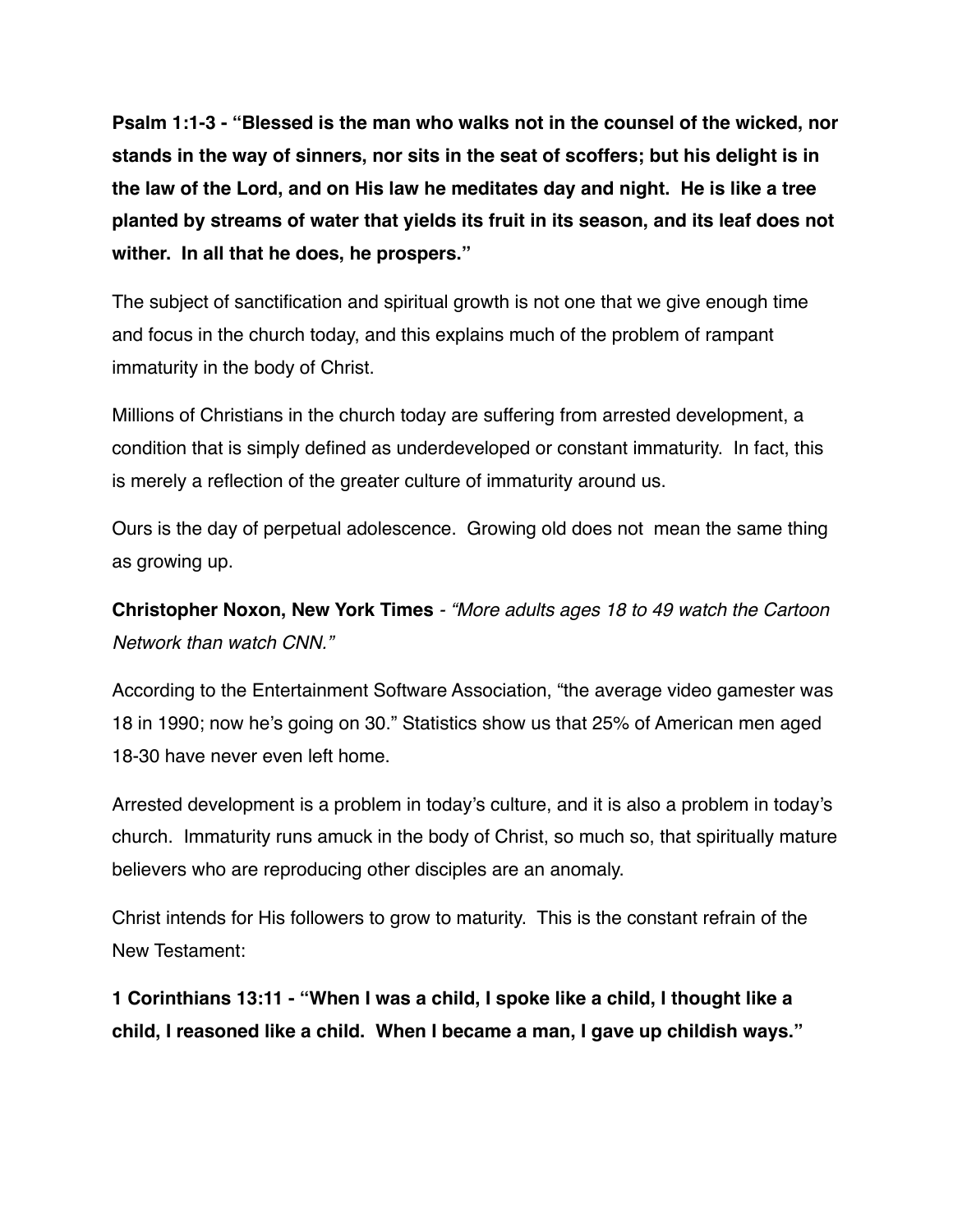**1 Peter 2:2 - "Like newborn infants, long for the pure spiritual milk, that by it you may grow up into salvation."**

**2 Peter 3:17-18 - "You therefore, beloved, knowing this beforehand, take care that you are not carried away with the error of lawless people and lose your own stability. But grow in the grace and knowledge of our Lord and Savior Jesus Christ."**

Believers are commanded to grow and mature in their faith.

Conformity to Christ is the goal of discipleship, and it is the work of God's Spirit. However, in no way does this negate personal responsibility.

**John Wesley Adams** *- "Discipline is the bridge between faith and obedience."*

We are afraid to talk about discipline in the church because we falsely assume that it sounds too much like legalism.

We don't pursue spiritual discipline in the Christian life in order to be accepted; we do so because in Christ we already are accepted. It is grace that motivates us. We pursue spiritual growth in Christ through practicing spiritual discipline out of gratitude for the grace that has saved us, not as a self-advancing effort to earn acceptance.

Regardless of where you are in Christ, you are no more or no less loved by God. Those who are farther along in their spiritual growth are no more loved than those who are still babies in Christ. God doesn't have a special category of MVP's who He loves like a favorite pampered child.

Unfortunately, there are a lot of mistaken ideas about what spiritual growth means. For instance:

- It has nothing to do with our position in Christ
- It has nothing to do with God's favor
- It has nothing to do with time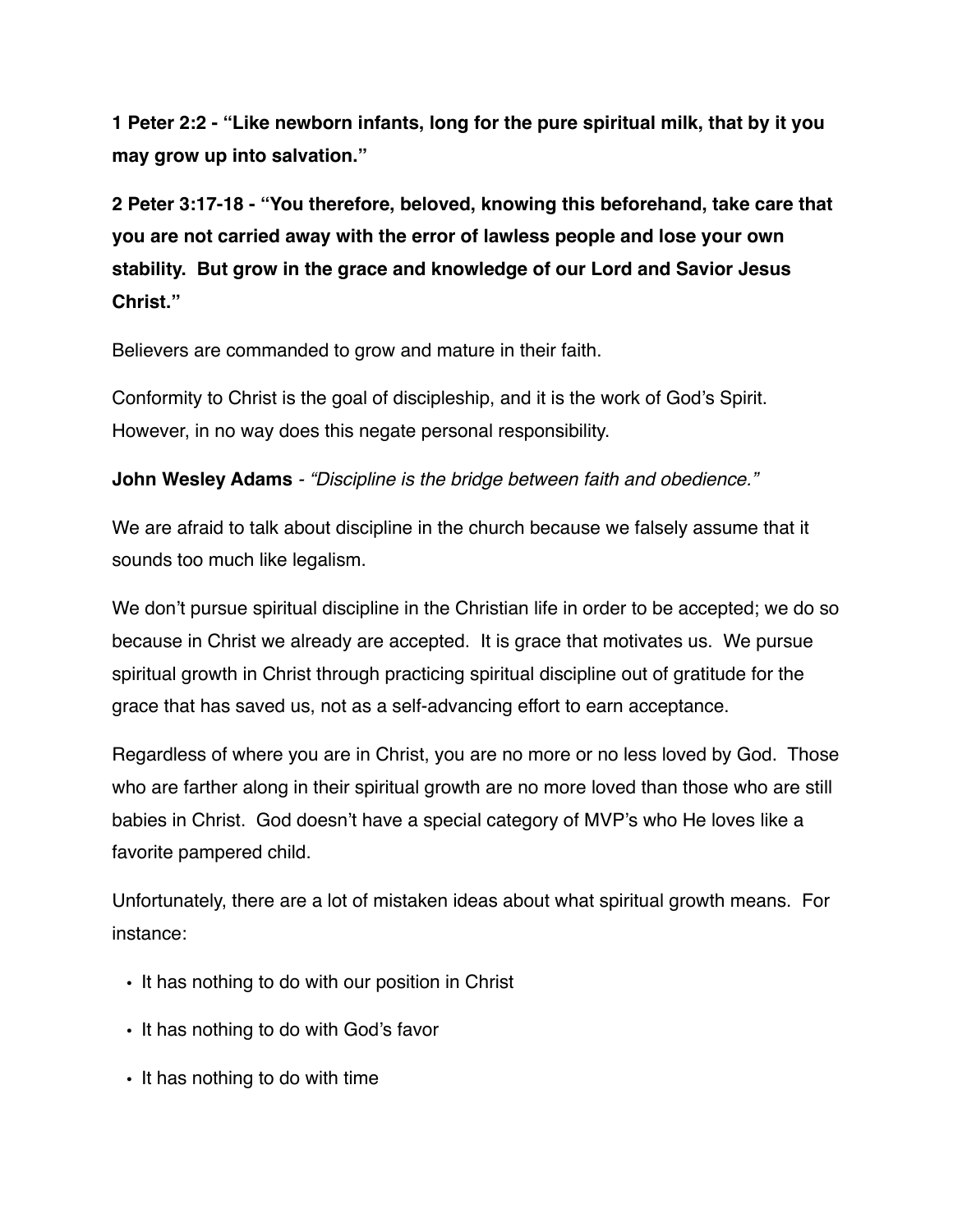- It has nothing to do with knowledge
- It has nothing to do with activity
- It has nothing to do with prosperity

Simply put, spiritual growth is about matching up our position as believers with our practice as believers.

### **2. Spiritual growth is the REASON for the new birth**

*"For this reason I bow my knees before the Father, from whom every family in heaven and on earth is named."*

Here in verse 14, we find Paul praying for the spiritual growth and maturity of the Ephesian church.

This verse marks a very important transition in Ephesians. Up until this verse, the apostle Paul has been emphasizing the basic truths of the Christian life such as who we are and what we have in Christ.

In other words, the first half of Ephesians deals primarily with the believer's position in Christ. The New Testament concept of the believer's union with Christ is one of the most important truths of Scripture.

**Sinclair Ferguson** *- "[This] is a doctrine which lies at the heart of the Christian life and is the truth to which the New Testament constantly returns."* 

In his letters, Paul frequently refers to the believer's union with Christ as being "in Christ" and "in Him" and "in the Lord." In fact, these three expressions occur no less than 164 times in the epistles.

In 1:1 through 3:13, Paul mentions some very wonderful truths about all that we have in Christ. The believer is:

- blessed with every spiritual blessing (1:3)
- chosen before the foundation of the world (1:4)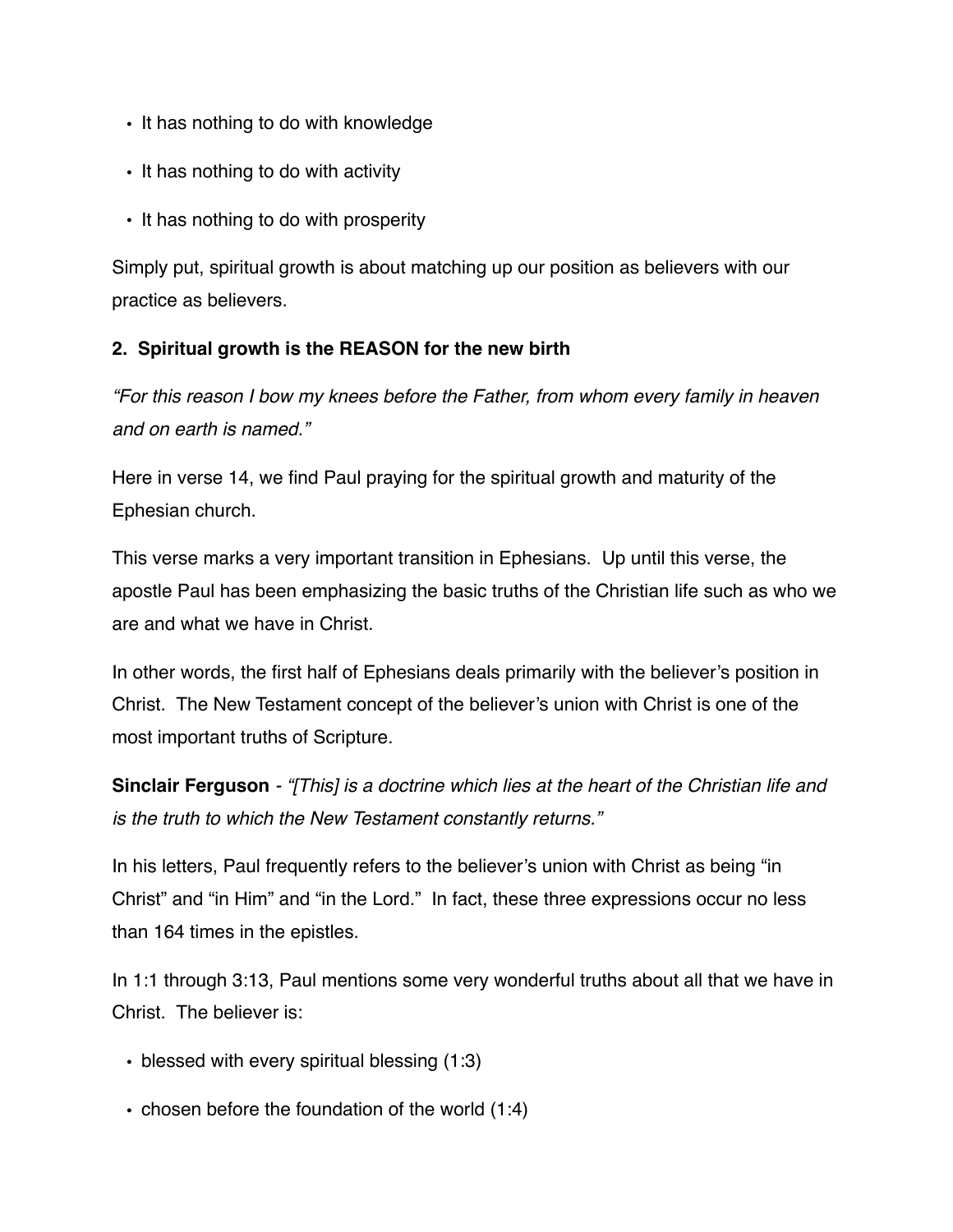- predestined for adoption as sons (1:5)
- accepted in the beloved (1:6)
- obtained an inheritance (1:11)
- sealed with the Holy Spirit (1:13)
- made alive with Christ (2:5)
- seated with Christ in heavenly places (2:6)
- brought near by the blood of Christ (2:13)
- fellow citizen with the saints an members of God's household (2:19)
- a dwelling place for God (2:22)

Beginning in 3:14, the book of Ephesians deals with the believer's practice in Christ. My position determines my practice.

Spiritual growth, then, is me becoming in practice who I am in position.

My position is that I am in Christ, and this is salvation truth. My practice is that I am becoming more Christlike, and this is sanctification truth. Being a Christian is more than just coming to Christ; it is about growing and becoming more like in Him in every possible way. Why is a person saved to begin with? God saves you for the purpose of making you like Jesus.

**1 Peter 2:9 - "But you are a chosen race, a royal priesthood, a holy nation, a people for His own possession, that you may proclaim the excellencies of Him who called you out of darkness into His marvelous light."**

Spiritual growth is a byproduct of spiritual health. When something is healthy, it grows. When something is healthy, it is evident of life that is present and vibrant. When something is not healthy, its growth is stunted and stagnated. When something is not growing, it may mean that life is not present. Thus, lack of growth in one's life should cause that person to question whether or not life is present in the first place.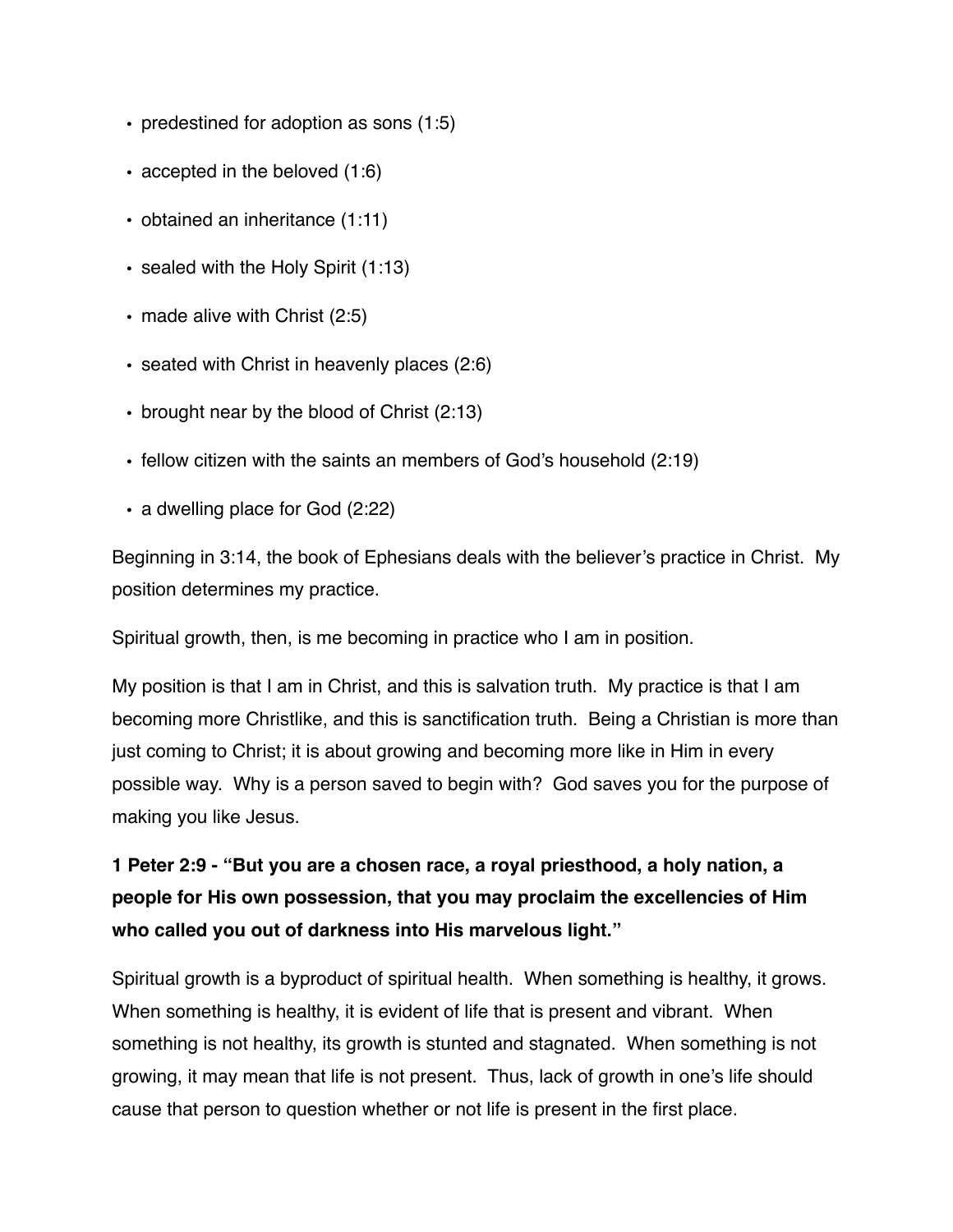You cannot grow if you do not possess life. This is why professing believers are instructed to examine themselves.

Pursuing maturity through spiritual discipline is the obedient response to the grace of God in one's life. It is not something that one does in order to achieve life; it is something that one does because he or she has received life.

Growth is evidence of life. Corpses do not grow. Lifeless mannequins do not grow. Only those who have been given life by God's Spirit grow, and this growth is proof of their life.

### **3. Spiritual growth is ROOTED in the gospel of grace**

*"That according to the riches of His glory He may grant you to be strengthened with power through His Spirit in your inner being, so that Christ may dwell in your hearts through faith—that you, being rooted and grounded in love, may have strength "*

Notice that Paul is referring to a work of God's grace in the life of the believer—"that He may grant you." Spiritual growth, then, is God working in me for His own glory and purpose.

Paul is not praying for God to give these riches to believers, but that He would grant believers to be strengthened by God according to the riches they already possessed. He wants the Ephesians to live lives that correspond to the spiritual wealth they have in Christ. Both salvation and sanctification are by God's grace. Though spiritual growth involves our all-out effort, it is firmly anchored in the grace of God.

**Titus 2:11-12 - "For the grace of God has appeared bringing salvation for all people, training us to renounce ungodliness and worldly passions, and to live self-controlled, upright, and godly lives in the present age."**

The grace of God that saves us also disciplines us to live godly lives in Christ Jesus. The very same grace that brings salvation also trains us to live lives that are pleasing to God. God's grace goes to work in the life of the believer, transforming him or her into the image of Christ.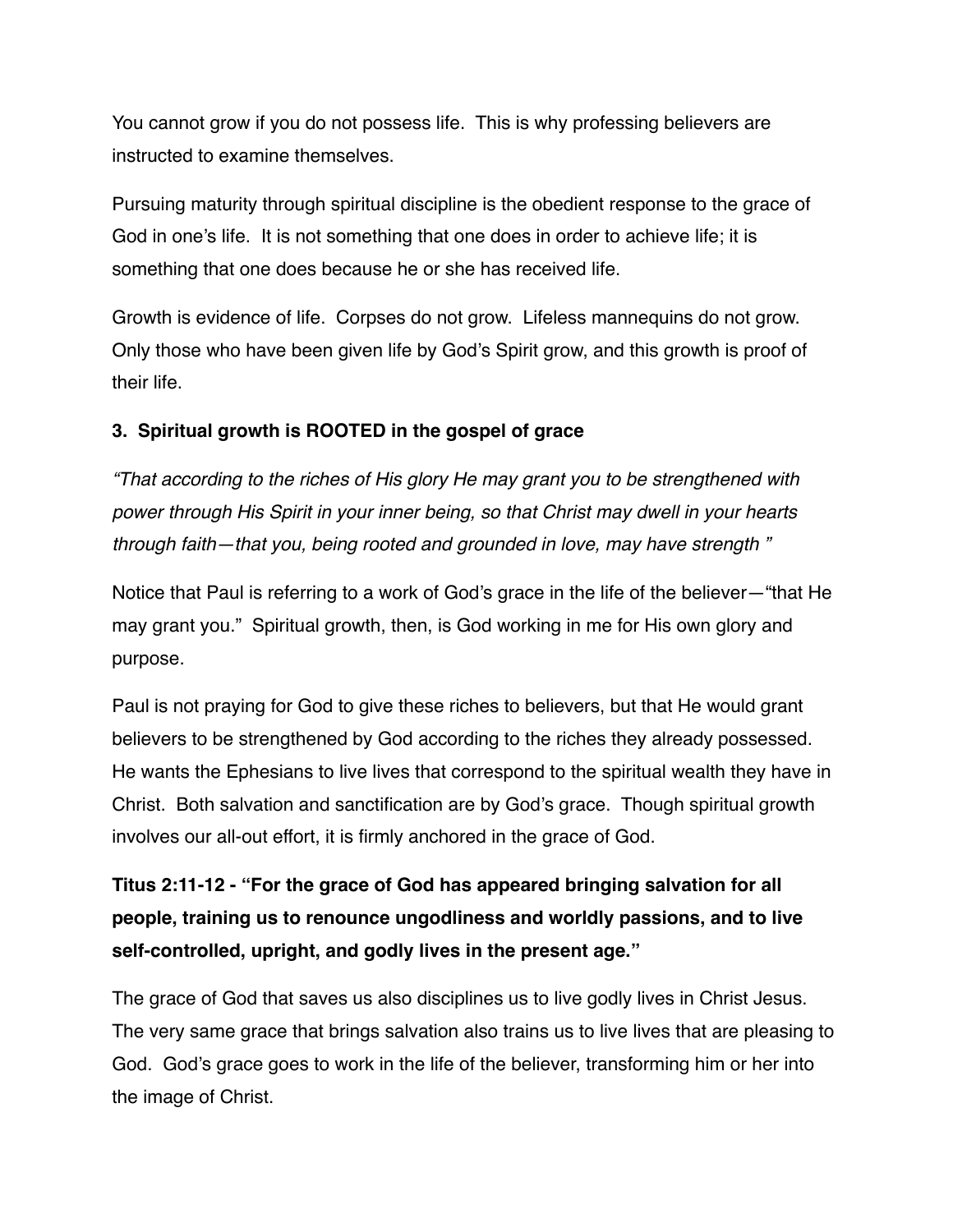Spiritual growth begins with being strengthened with power through God's Spirit in the inner man.

Spiritual immaturity fails to understand this first step toward growth. Many believers languish in immaturity because the inner man is not strengthened with power through God's Spirit, though they have every opportunity. As a result, they suffer, the church suffers, and the world suffers.

Humanity's problem is not with the outer man, but in the inner man. Salvation and sanctification deals with this problem.

# **2 Corinthians 4:16 - "So we do not lose heart. Though our outer self is wasting away, our inner self is being renewed day by day."**

Spiritual growth, then, can be defined as the decreasing frequency of sin. The more we exercise our spiritual muscles, yielding to the Spirit's control of our lives, the less sin is present. When the strength of God increased in the inner man, sin will be decreasing. The closer we come to God in the inner man, the further we go from sin.

Grace motivates spiritual growth, not legalistic performance.

**Jerry Bridges** *- "We are performance-oriented by nature, and our culture, and sometimes our upbringing, reinforces this legalistic mindset. All too often a child's acceptance by his or her parents is based on the child's performance, and this certainly tends to be true in our society. We carry this same type of thinking into our relationship with God."* 

My position is never affected by my performance. Paul said that it is the very same grace that brought us salvation in the first place that disciplines us and motivates us to mature in the faith.

This means that all our responses to God's dealings with us and all our practice of the spiritual disciplines must be based on the knowledge that God is dealing with us in grace.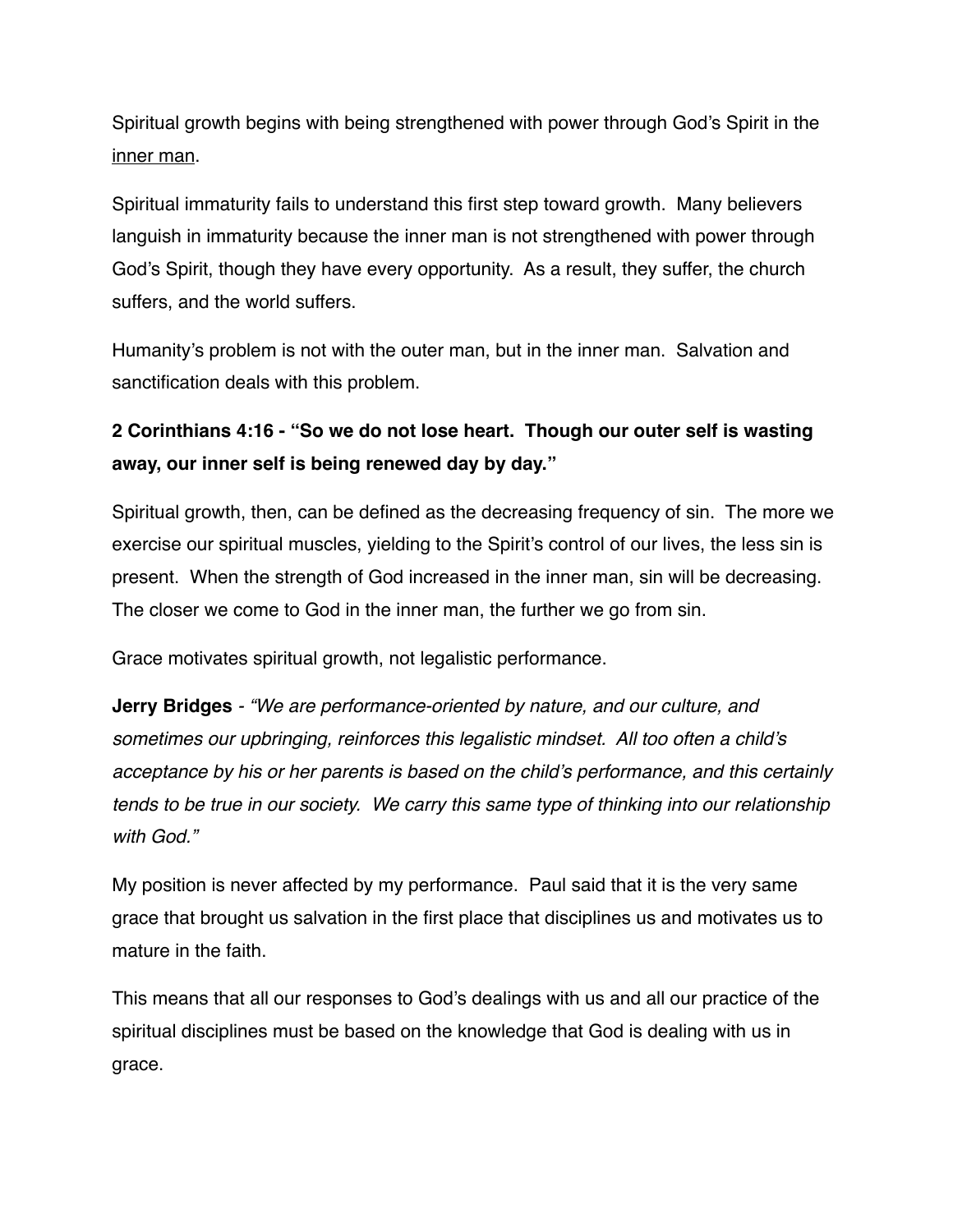This is why we must never move past the gospel in the Christian life.

Notice in verse 17 that the purpose of our being strengthened with power through His Spirit in the inner man is so that Christ may dwell in our hearts through faith.

This is a reference to the life of Christ in the believer.

#### **"Dwell"** *- compound word meaning to inhabit*

The idea is not simply that of being inside the house, but of being at home there in a comfortable fashion.

Jesus Christ is not truly "at home" in a person's heart until the inner being submits to the strengthening of His Spirit.

**John MacArthur** *- "In his booklet, My Heart Christ's Home, Robert Munger pictures the Christian life as a house, through which Jesus goes from room to room. In the library, which is the mind, Jesus finds teach and all sorts of worthless things, which He proceeds to throw out and replace with His Word. In the dining room of appetite He finds many sinful desires listed on a worldly menu. In the place of such things as prestige, materialism, and lust He puts humility, meekness, love, and all the other virtues for which believers are to hunger and thirst. He goes through the living room of fellowship, where He finds many worldly companions and activities, through the workshop, where only toys are being made, into the closet, where hidden sins are kept, and so on through the entire house. Only when He had cleaned every room, closet, and corner of sin and foolishness could He settle down and be at home."* 

I am in Christ, and Christ is in me.

**Colossians 1:27-29 - "To them God chose to make known how great among the Gentiles are the riches of the glory of this mystery, which is Christ in you, the hope of glory. Him we proclaim, warning everyone and teaching everyone with all wisdom, that we may present everyone mature in Christ."**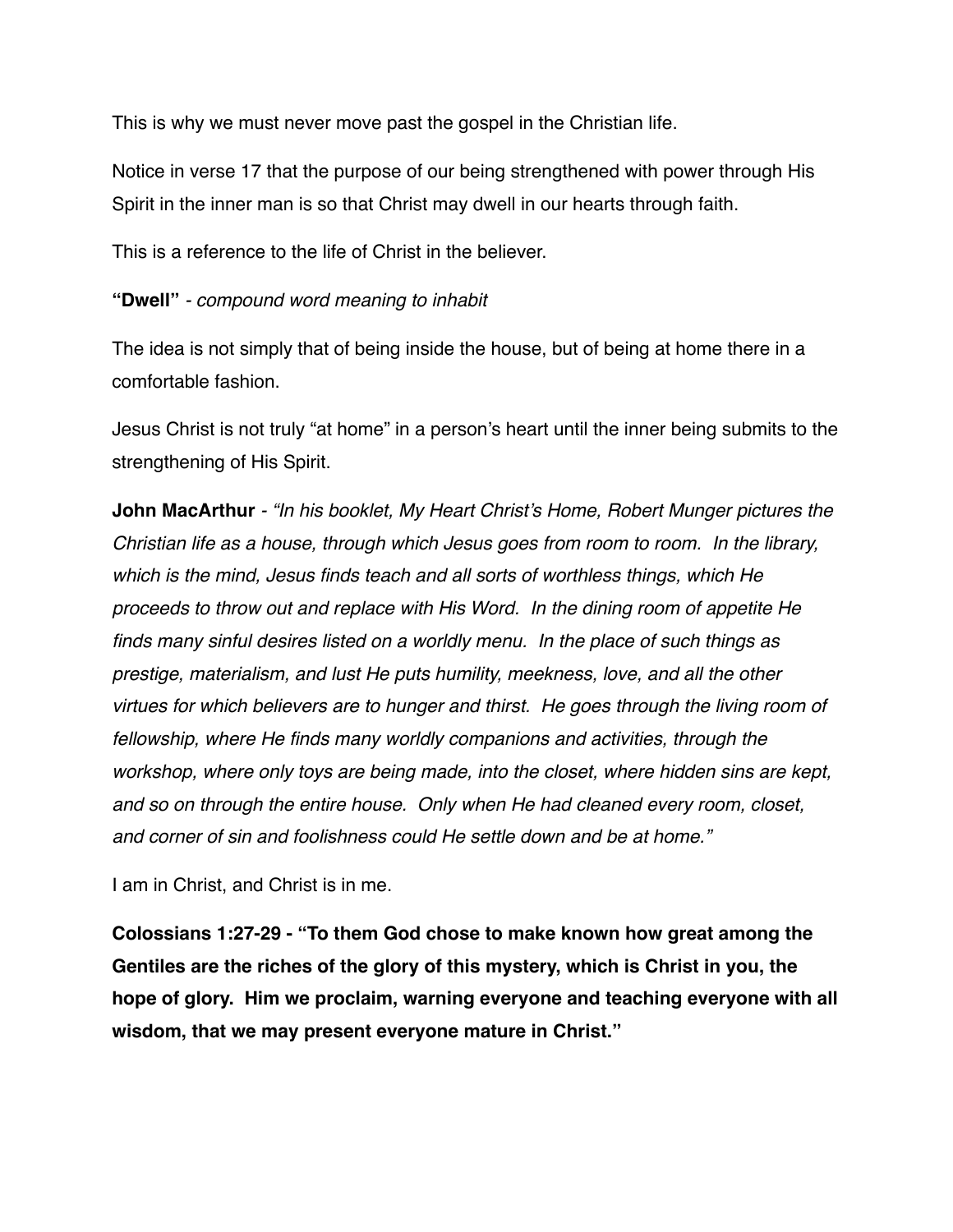Paul says in verses 17-19 that the result of this growth in the inner man manifests itself in being rooted and grounded in love. When Christ consumes our life in maturity, we become rooted and grounded in love.

**John 13:34-35 - "A new commandment I give to you, that you love one another: just as I have loved you, you also are to love one another. By this all people will know that you are My disciples, if you have love for one another."**

True spiritual growth is growth in love. This is the fruit of the Spirit being produced in the believer's life.

Love manifests itself through:

- Selflessness
- Sacrifice
- Service
- Submission

When we are rooted and grounded in love, Paul says then we are able to comprehend with all the saints what is the breadth and length and height and depth of the love of Christ.

This refers to the vastness and magnitude of God's love:

- The breadth of love is seen in God's acceptance of both Gentile and Jew in Christ (2:11-18).
- The length of love is seen in the fact that believer's have been granted a salvation that will last through all eternity (1:4-5).
- The height of love is seen in God's having blessed us with every spiritual blessing in the heavenly places in Christ (1:3).
- The depth of love is seen in God's reaching down to love and redeem those who are dead in their trespasses and sins (2:1-3).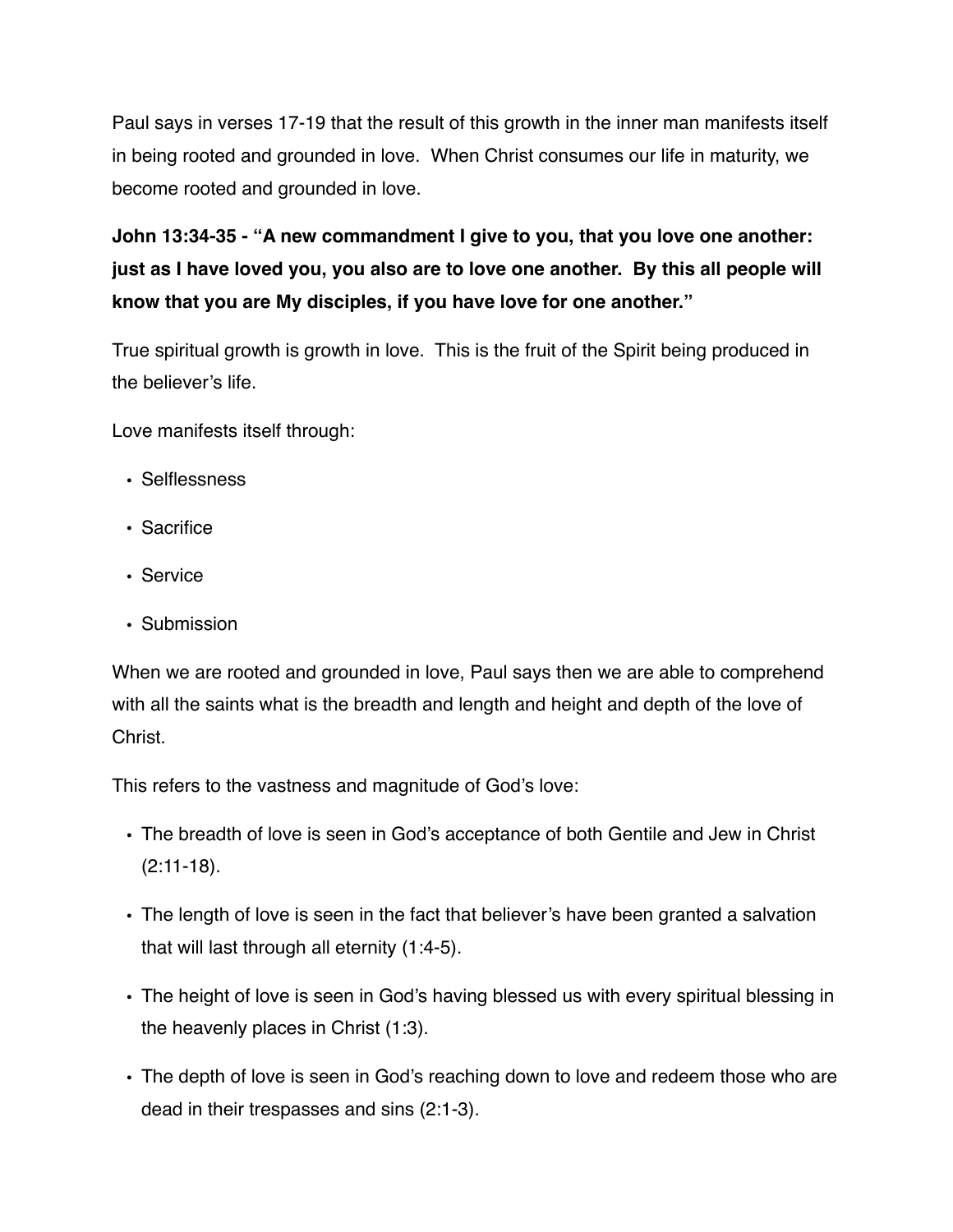#### **4. Spiritual growth is the RESULT of God's Spirit and my submission**

*"…that you may be filled with all the fullness of God. Now to Him who is able to do far more abundantly than all that ask or think, according to the power at work within us, to Him be glory in the church and in Christ Jesus throughout all generations, forever and ever. Amen."*

To be filled with the fullness of God means to be totally dominated and controlled by His Spirit, which means that you are emptied of self.

Paul is referring to the believer's growth in Christ.

Given the struggle that we have with sin in this life, it would seem that true spiritual growth is well out of our reach. However, Paul reminds us that it is according to the Spirit's power which is at work within us. In chapters 4-6, he calls on believers to do some things to ensure their growth. The point is that God's grace frees me to pursue Christlikeness, and God's Spirit empowers me and conforms me into Christ's image, but works in conjunction with my will.

Spiritual growth demands my submission and obedience.

In his book, The Discipline of Grace, author Jerry Bridges gives a great illustration of this:

During the long years of the Cold War between the United States and the Soviet Union, a Russian air force pilot named Viktor Belenko flew his fighter jet from a base in Russia to an American base in Japan seeking asylum. Belenko was flown to America where he was interrogated, given a new identity, and in due time given citizenship as a resident of the United States. Belenko changed kingdoms. Belenko was given a new identity and a new status. No longer was he Russian; he was now an American. No longer was he under the rule of an oppressive and totalitarian government. Now, as an American citizen, he was free to experience all of the advantages and resources of living in a free and prosperous country.